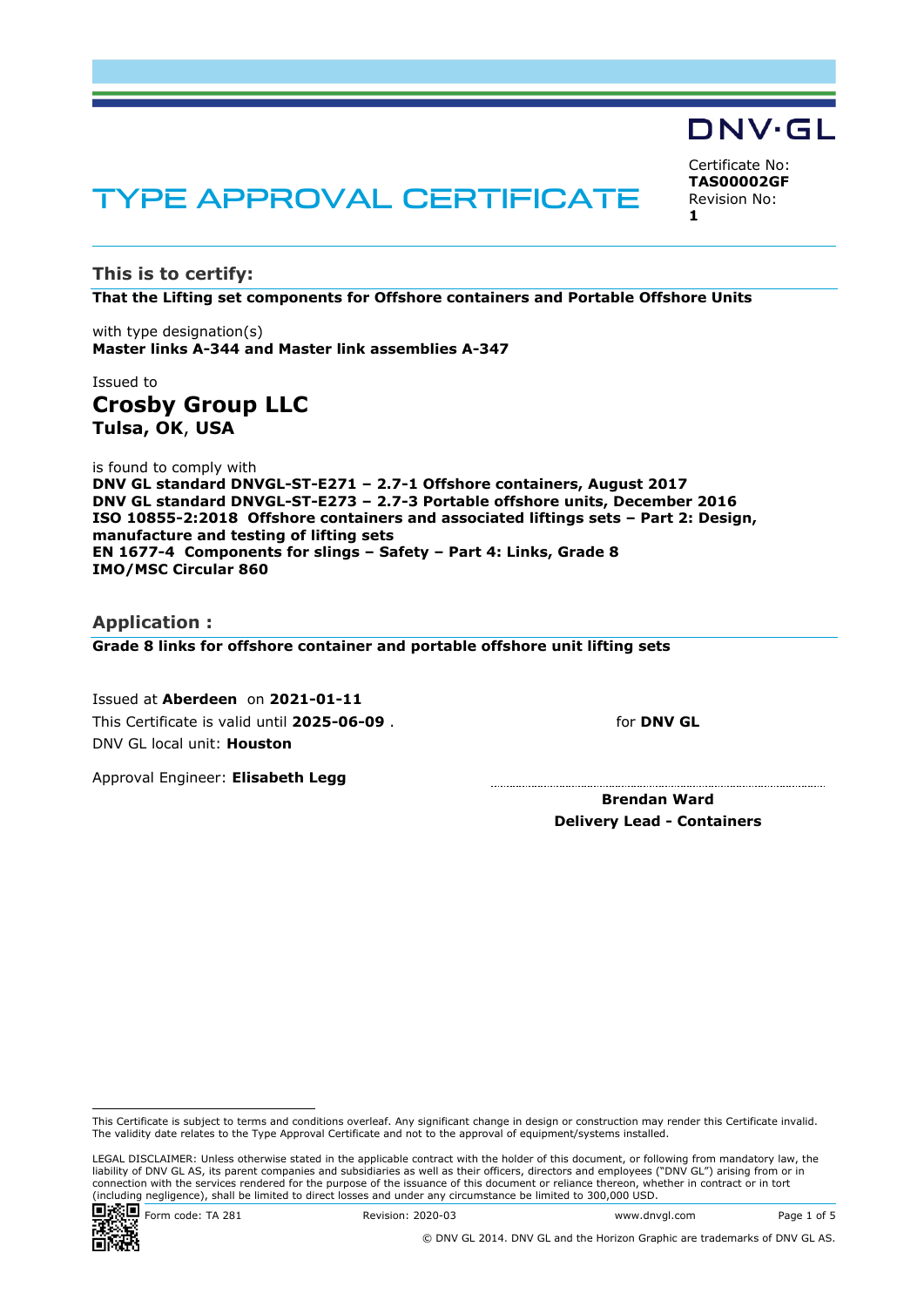# **Manufactured by**

Gunnebo Industries AB Växjö, Sweden Local DNV GL office: Malmö

## **Responsibility**

Crosby Group LLC takes responsibility that both design and production are in compliance with the Rules, Standards and/or Regulations listed on page 1 of this Type Approval Certificate.

# **Product description**

This type approval replaces previous revisions of TAS00002GF.

This approval covers master links and master link assemblies for use in lifting sets for units certified in accordance with DNVGL-ST-E271 or DNVGL-ST-E273.

Detailed product information of certified products covered by this Type Approval are listed in Appendix 1 of this Type Approval Certificate.

# **Application/Limitation**

Minimum design temperature: - 40°C

Selection of the correct dimensions of lifting sets and/or lifting set components shall be carried out in accordance with the requirements for lifting sets of offshore containers in DNVGL-ST-E271 section 8 or DNVGL-ST-E273 section 7.

The required Working Load Limit (WLL) for a given offshore container rating should be determined in accordance with DNVGL-ST-E271 Table 8-1. In no case should the lifting set WLL be less than 7.0 tonnes.

Tests to be carried out:

- Production testing: in accordance with DNVGL-ST-E271 and EN 1677-4, in agreement with the DNV GL surveyor.
- Material to be impact tested by Charpy impact method in accordance with DNVGL-ST-E271 section 8.4 or DNVGL-ST-E273 section 7.4.

The manufacturer shall issue product certificates in accordance with DNVGL-ST-E271 section 8.5, using the certificate Form no: 001 rev 3. This certificate form is only to be used for links certified in accordance with this type approval.

#### **For links manufactured in accordance with DNVGL-ST-E273**

Prior to selection of links, the minimum required working load limit (WLL) shall be determined in accordance with the strength requirements for lifting sets on portable offshore units as given in DNVGL-ST-E273 section 7.3.5 and must be approved by DNV GL. Resulting sling force (RSF) can be found in the Design Verification Report (DVR) issued by DNV GL for the portable offshore unit.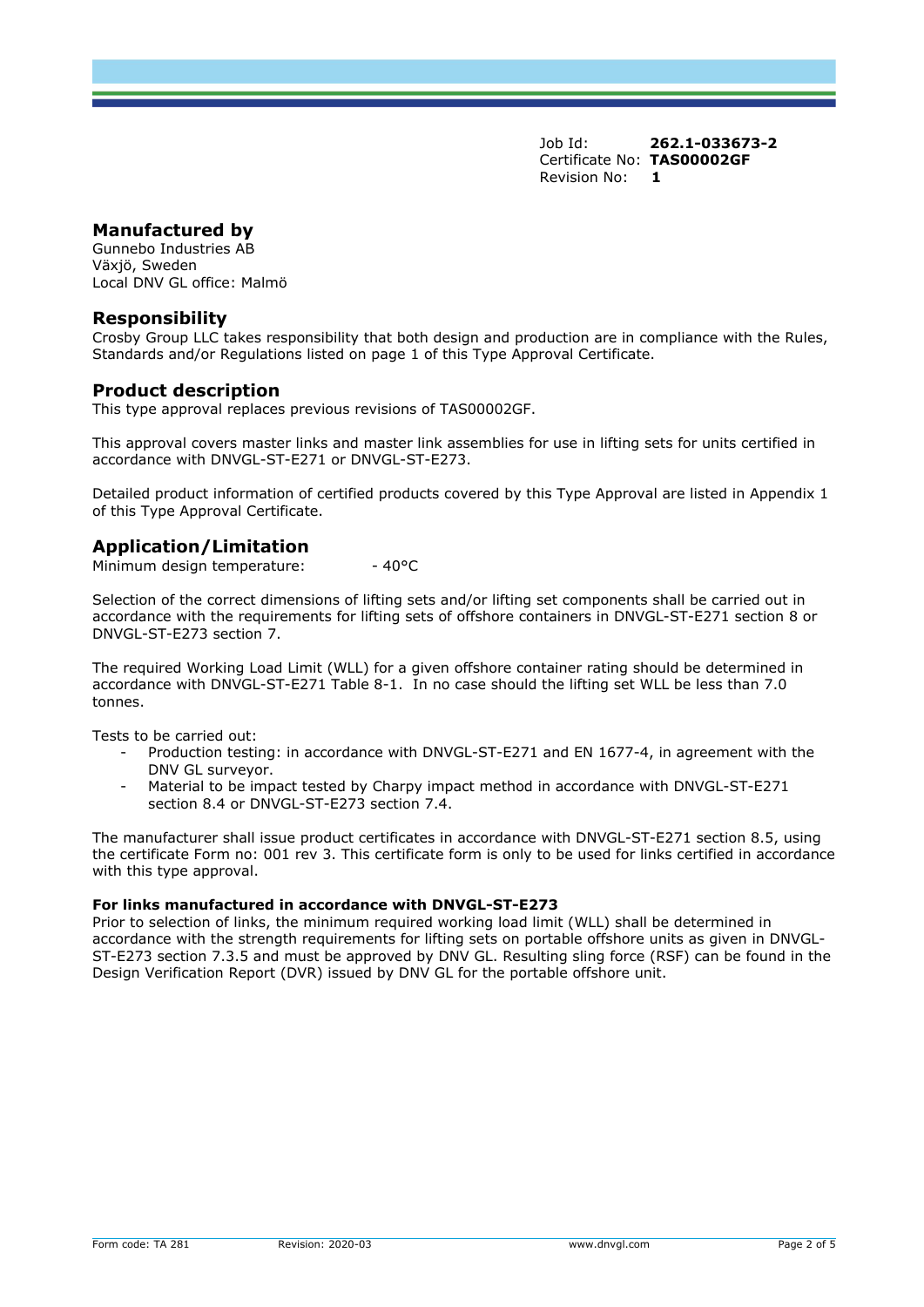# **Type Approval documentation**

### **Tests carried out**

Prototype testing shall be carried out in accordance with DNVGL-ST-E271 and EN 1677-4.

## **Marking of product**

Components should be marked in accordance with EN 1677-4 chapter 7.1, DNVGL-ST-E271 section 8 or DNVGL-ST-E273 section 7, as appropriate. As specified in Gunnebo instructions "Description of product, production flow and quality flow", the components are to be marked Grade 8 and painted gold.

#### **Periodical assessment**

In order to maintain the validity of the type approval certificate, periodical assessments should be carried out by a DNV GL surveyor every 12 months.

# **END OF CERTIFICATE**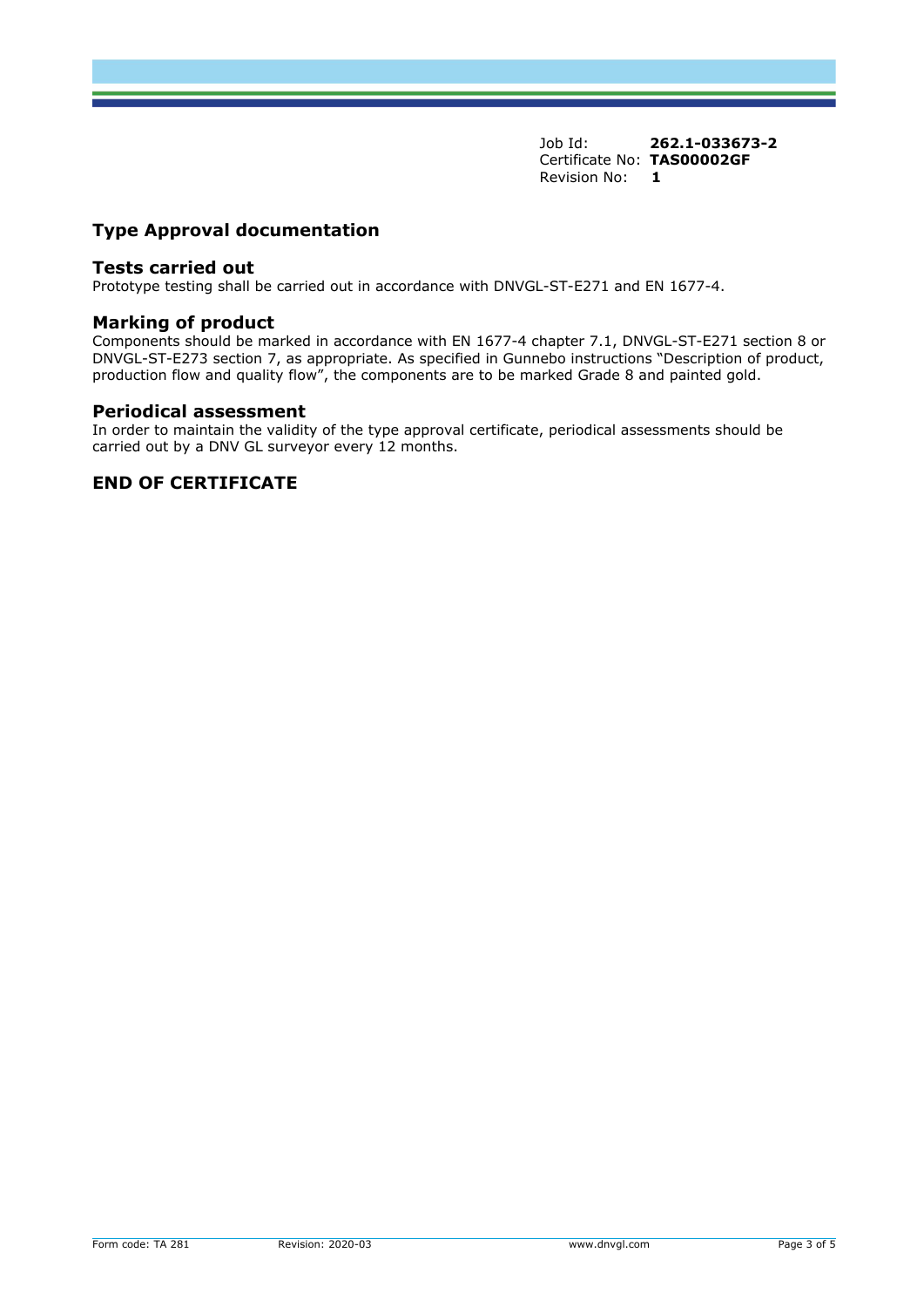# **Appendix 1**

Product description and details:

The values of the working load limit (WLL) specified below are nominal for each component and the correct selection shall be made in accordance with DNVGL-ST-E271 section 8.

| Art. No. | <b>Size designation</b>    | <b>WLL</b> | <b>MPF</b> | <b>MBF</b> | Manufacturer's |
|----------|----------------------------|------------|------------|------------|----------------|
|          | $(D \times W \times L)$    | [tonnes]   | [KN]       | [KN]       | safety factor  |
| 1256988  | $13 \times 60 \times 120$  | $3.2*$     | 78.5       | 157.0      | 5              |
| 1257002  | 17 x 90 x 160              | $4.1*$     | 100.6      | 201.1      | 5              |
| 1257072  | $19 \times 90 \times 160$  | $6.7*$     | 164.3      | 328.6      | 5              |
| 1257212  | $22 \times 100 \times 180$ | 8.8        | 215.8      | 431.6      | 5              |
| 1257268  | 22 x 145 x 275             | 7.0        | 171.7      | 343.4      | 5              |
| 1257282  | 25 x 115 x 210             | 11.5       | 282.0      | 564.0      | 5              |
| 1257332  | $25 \times 145 \times 275$ | 8.9        | 218.3      | 436.5      | 5              |
| 1257382  | $28 \times 145 \times 275$ | 13.0       | 318.8      | 637.7      | 5              |
| 1257422  | $32 \times 145 \times 275$ | 17.0       | 416.9      | 833.9      | 5              |
| 1257492  | $36 \times 155 \times 285$ | 24.0       | 588.6      | 1177.2     | 5              |
| 1257502  | $40 \times 140 \times 270$ | 31.5       | 772.5      | 1545.1     | 5              |
| 1257562  | 45 x 180 x 340             | 38.3       | 939.3      | 1878.6     | 5              |
| 1257632  | $51 \times 215 \times 390$ | 45.0       | 1103.6     | 2207.3     | 5              |
| 1257573  | $55 \times 203 \times 406$ | 67.0       | 1643.2     | 3286.4     | 5              |

**A-344: Welded Single Master links: Painted Gold. Marked grade 8**

\*) Master links with WLL less than 7.0 tonnes are not allowed to be used in lifting sets for offshore containers